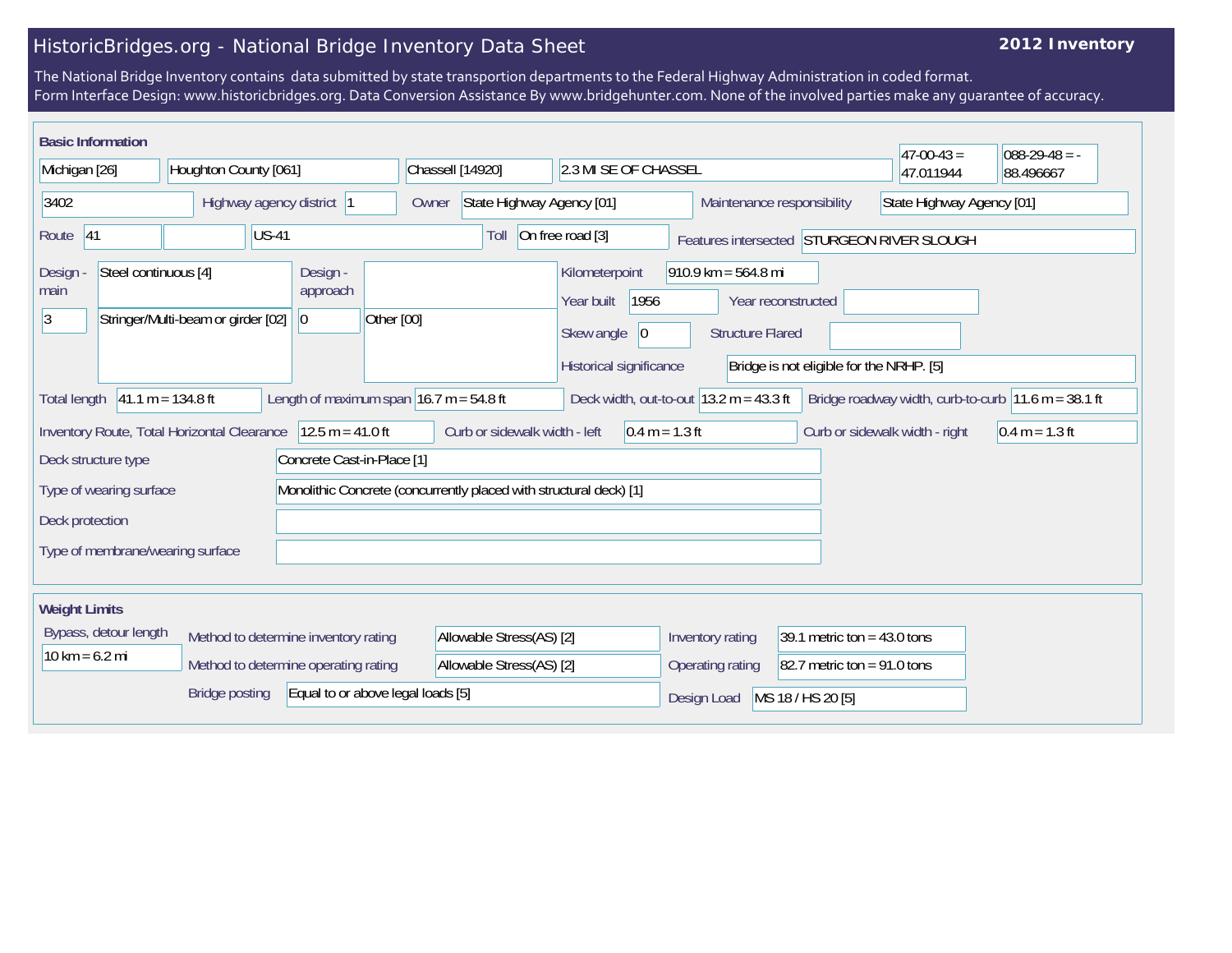| <b>Functional Details</b>                                                                                                             |                                                                                |                                                  |                                                                                         |                  |  |  |  |  |
|---------------------------------------------------------------------------------------------------------------------------------------|--------------------------------------------------------------------------------|--------------------------------------------------|-----------------------------------------------------------------------------------------|------------------|--|--|--|--|
| 3883<br>Average daily truck traffi<br>Average Daily Traffic                                                                           | Year 2007<br>$ 10\rangle$<br>%                                                 | Future average daily traffic                     | 4337<br>2018<br>Year                                                                    |                  |  |  |  |  |
| Principal Arterial - Other (Rural) [02]<br>Road classification                                                                        | Lanes on structure 2                                                           |                                                  | Approach roadway width                                                                  | 12.2 m = 40.0 ft |  |  |  |  |
| Type of service on bridge Highway [1]                                                                                                 |                                                                                | Direction of traffic 2 - way traffic [2]         |                                                                                         | Bridge median    |  |  |  |  |
| No parallel structure exists. [N]<br>Parallel structure designation                                                                   |                                                                                |                                                  |                                                                                         |                  |  |  |  |  |
| Type of service under bridge<br>Waterway [5]                                                                                          | 0 <br>Navigation control<br>Lanes under structure                              |                                                  |                                                                                         |                  |  |  |  |  |
| $0 = N/A$<br>Navigation vertical clearanc                                                                                             | Navigation horizontal clearance $ 0 = N/A $                                    |                                                  |                                                                                         |                  |  |  |  |  |
| Minimum vertical clearance over bridge roadway<br>99.99 m = $328.1$ ft<br>Minimum navigation vertical clearance, vertical lift bridge |                                                                                |                                                  |                                                                                         |                  |  |  |  |  |
| Minimum lateral underclearance reference feature Feature not a highway or railroad [N]                                                |                                                                                |                                                  |                                                                                         |                  |  |  |  |  |
| Minimum lateral underclearance on right 99.9 = Unlimited                                                                              |                                                                                | Minimum lateral underclearance on left $0 = N/A$ |                                                                                         |                  |  |  |  |  |
| Minimum Vertical Underclearance $ 0 = N/A$                                                                                            |                                                                                |                                                  | Minimum vertical underclearance reference feature Feature not a highway or railroad [N] |                  |  |  |  |  |
| Appraisal ratings - underclearances N/A [N]                                                                                           |                                                                                |                                                  |                                                                                         |                  |  |  |  |  |
| <b>Repair and Replacement Plans</b>                                                                                                   |                                                                                |                                                  |                                                                                         |                  |  |  |  |  |
| Type of work to be performed                                                                                                          | Work to be done by contract [1]<br>Work done by                                |                                                  |                                                                                         |                  |  |  |  |  |
|                                                                                                                                       |                                                                                |                                                  |                                                                                         |                  |  |  |  |  |
| Bridge deck replacement with only incidental<br>widening. [37]                                                                        | 71000<br>Bridge improvement cost<br>Roadway improvement cost                   |                                                  |                                                                                         |                  |  |  |  |  |
|                                                                                                                                       | Length of structure improvement                                                |                                                  | Total project cost                                                                      |                  |  |  |  |  |
|                                                                                                                                       | Year of improvement cost estimate                                              |                                                  |                                                                                         |                  |  |  |  |  |
|                                                                                                                                       | Border bridge - state<br>Border bridge - percent responsibility of other state |                                                  |                                                                                         |                  |  |  |  |  |
|                                                                                                                                       | Border bridge - structure number                                               |                                                  |                                                                                         |                  |  |  |  |  |